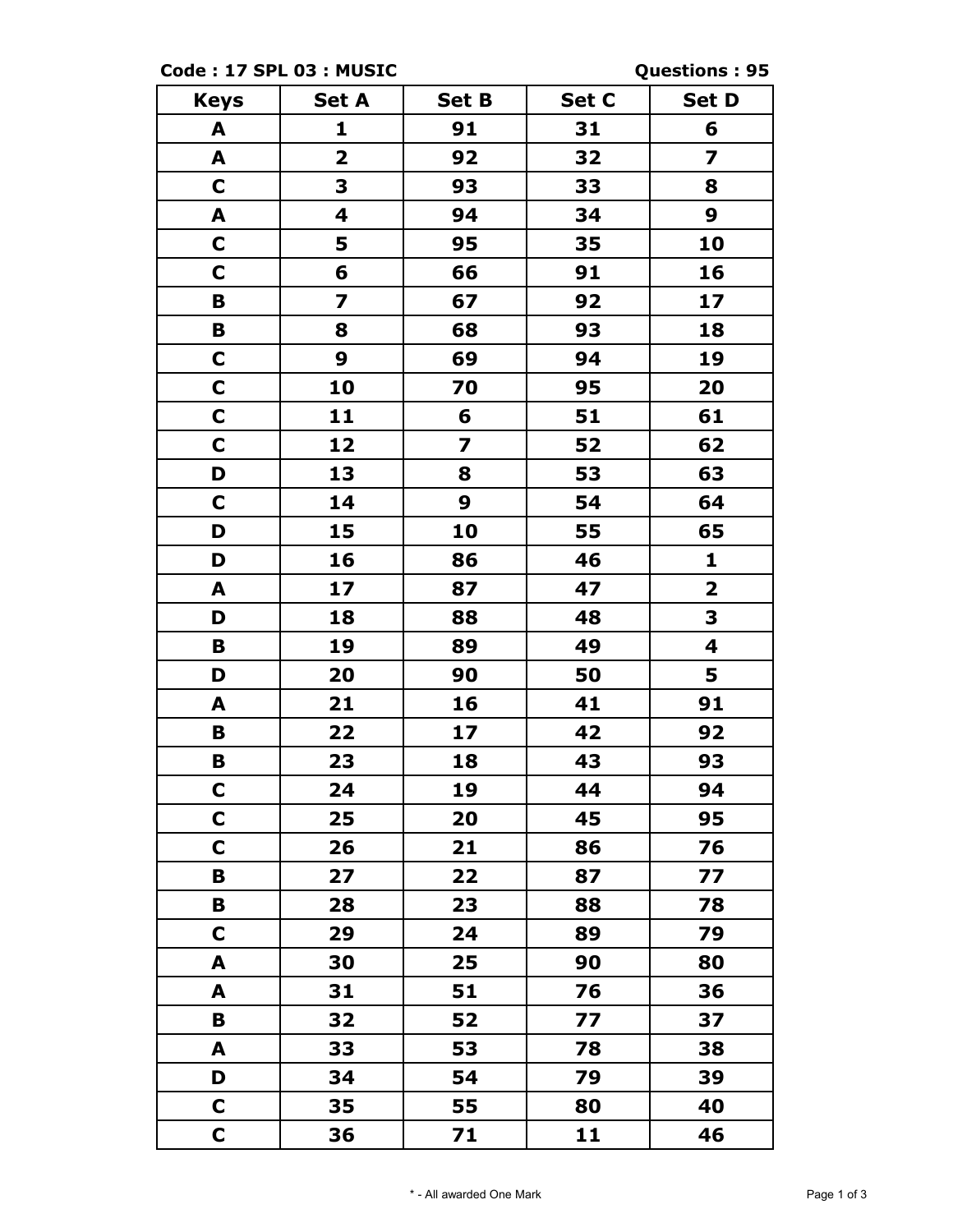**Code : 17 SPL 03 : MUSIC Questions : 95**

| <b>Keys</b>  | <b>Set A</b> | <b>Set B</b> | Set C                   | <b>Set D</b> |
|--------------|--------------|--------------|-------------------------|--------------|
| C            | 37           | 72           | 12                      | 47           |
| B            | 38           | 73           | 13                      | 48           |
| $\ast$       | 39           | 74           | 14                      | 49           |
| A            | 40           | 75           | 15                      | 50           |
| A            | 41           | 46           | 56                      | 31           |
| C            | 42           | 47           | 57                      | 32           |
| A            | 43           | 48           | 58                      | 33           |
| B            | 44           | 49           | 59                      | 34           |
| B            | 45           | 50           | 60                      | 35           |
| D            | 46           | 41           | 81                      | 51           |
| B            | 47           | 42           | 82                      | 52           |
| C            | 48           | 43           | 83                      | 53           |
| D            | 49           | 44           | 84                      | 54           |
| A            | 50           | 45           | 85                      | 55           |
| A            | 51           | 56           | 36                      | 41           |
| D            | 52           | 57           | 37                      | 42           |
| B            | 53           | 58           | 38                      | 43           |
| B            | 54           | 59           | 39                      | 44           |
| A            | 55           | 60           | 40                      | 45           |
| A            | 56           | 11           | 6                       | 71           |
| B            | 57           | 12           | $\overline{\mathbf{z}}$ | 72           |
| $\ast$       | 58           | 13           | 8                       | 73           |
| В            | 59           | 14           | $\boldsymbol{9}$        | 74           |
| $\mathbf C$  | 60           | 15           | 10                      | 75           |
| $\mathbf C$  | 61           | 81           | $\mathbf{1}$            | 66           |
| C            | 62           | 82           | $\overline{\mathbf{2}}$ | 67           |
| C            | 63           | 83           | 3                       | 68           |
| D            | 64           | 84           | 4                       | 69           |
| A            | 65           | 85           | 5                       | 70           |
| $\mathsf{C}$ | 66           | 36           | 26                      | 11           |
| C            | 67           | 37           | 27                      | 12           |
| A            | 68           | 38           | 28                      | 13           |
| $\mathbf C$  | 69           | 39           | 29                      | 14           |
| D            | 70           | 40           | 30                      | 15           |
| D            | 71           | 61           | 21                      | 86           |
| $\mathsf{C}$ | 72           | 62           | 22                      | 87           |